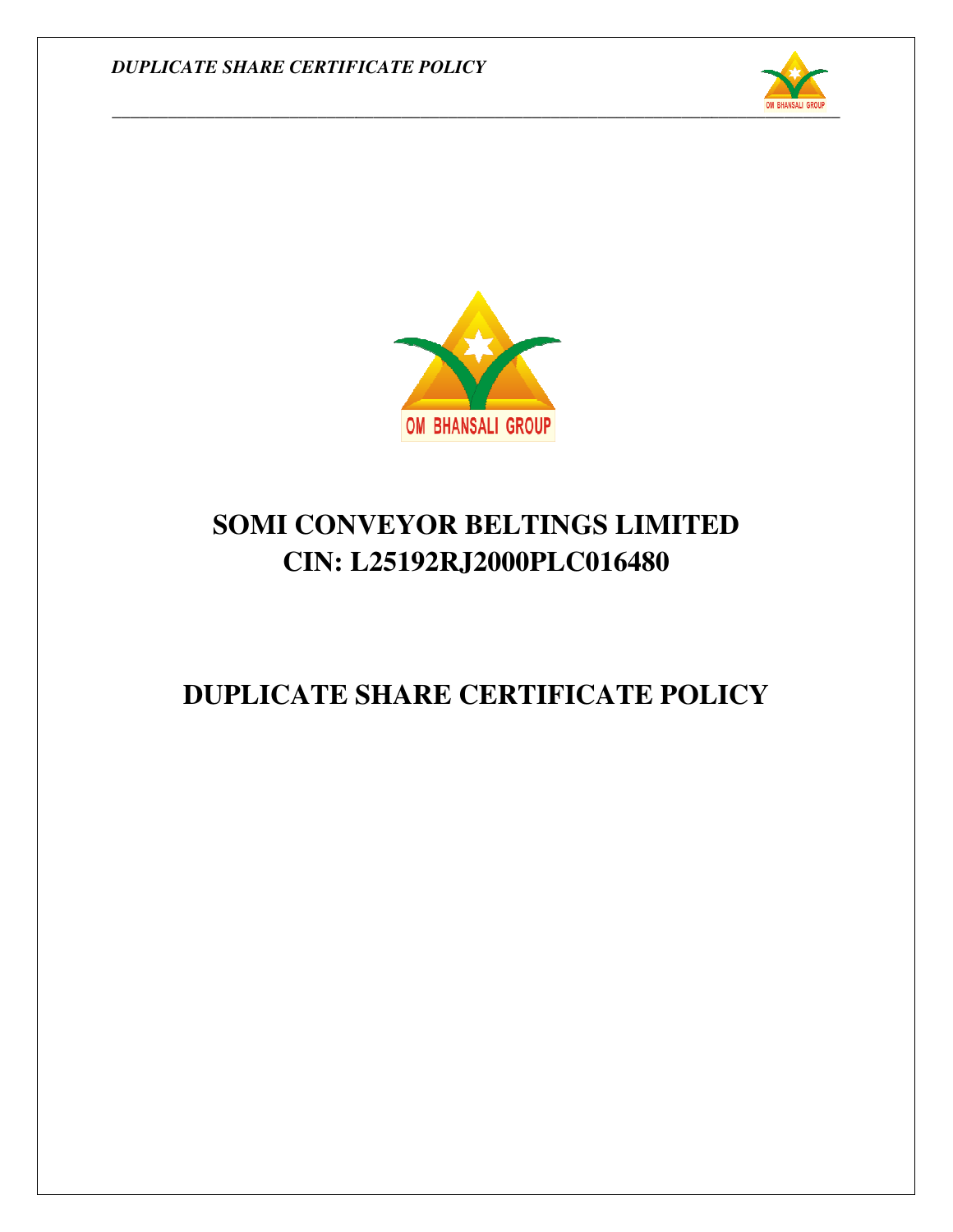

## **DUPLICATE SHARE CERTIFICATE POLICY**

#### **1. PREFACE**

i. Section 46 of the Companies Act, 2013 read with Rule 6 of Companies (Share Capital & Debentures) Rules, 2014 deals with the provisions relating to the issue of Duplicate Share Certificates.

ii.SOMI CONVEYOR BELTINGS LIMITED ("the Company"), proposes to establish a procedure for issuing duplicate share certificates and to formulate a policy for the same. th the provisions relating to the issue of Duplicate<br>
LIMITED ("the Company"), proposes to establish a<br>
certificates and to formulate a policy for the same.

#### **2. CIRCUMSTANCES IN WHICH DUPLICATE SHARE CERTIFICATE MAY CERTIFICATE BE ISSUED**

A duplicate certificate of shares may be issued, if such certificate —

(*a*) is proved to have been lost or destroyed; or

(*b*) has been defaced, mutilated or torn and is surrendered to the company.

## **3. SCOPE OF THE POLICY THE POLICY**

All the shareholders of the Company shall be covered under this Policy.

### **4. PROCEDURE FOR OBTAINING DUPLICATE SHARE CERTIFICATE**

All the shareholders of the Company shall be covered under this Policy.<br> **4. PROCEDURE FOR OBTAINING DUPLICATE SHARE CERTIFICATE**<br>
i. The shareholder has to send the information about the loss of share Certificates quoting his/her/their folio number and details of the lost share certificates, if available to the Company/Registrar & Share Transfer Agents. This application shall state the full disclosure of the shares for which the duplicate share certificate is desired. ber and details of the lost share certificates, if a Share Transfer Agents. This application shall for which the duplicate share certificate is desired. of ates bout the uplicate share Annexure-I for issue of

ii. Simultaneously, a compliant has to be lodged with the police regarding loss of share certificates and the below mentioned documents have to be submitted by the shareholder to the Company: ii. Simultaneously, a compliant has to be lodged with the police regarding loss of share<br>certificates and the below mentioned documents have to be submitted by the shareholder<br>to the Company:<br>a) Acknowledgment copy of the

a) Acknowledgment copy of the FIR filed with the police.

b) Duly signed Indemnity Bond as per the format given in Annexure-I for issue of by two persons.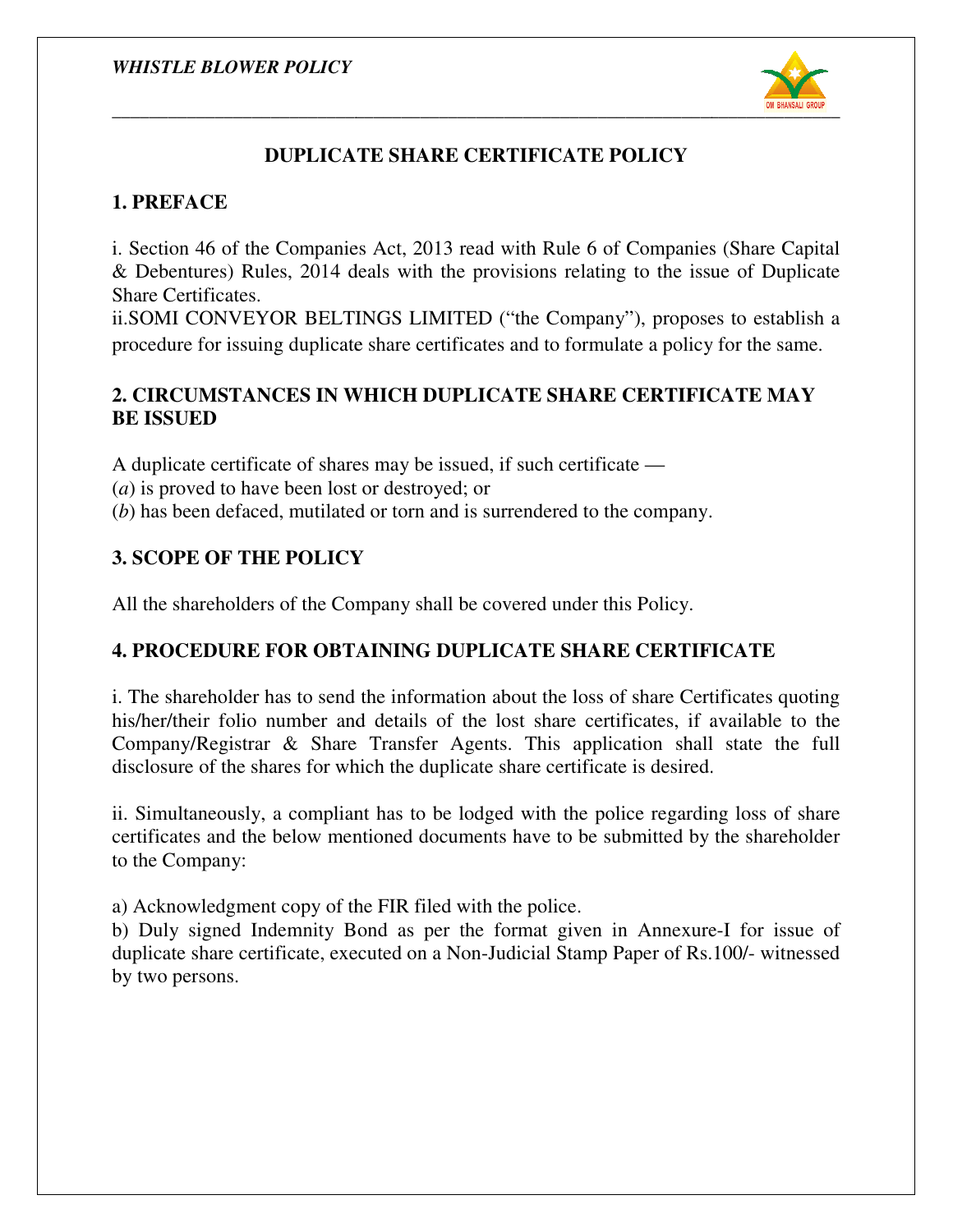#### *WHISTLE BLOWER POLICY*



c) An Affidavit as per the format given in Annexure-II executed on a Non-Judicial Stamp Paper of Rs.20/- duly verified in the presence of First Class Magistrate or a Notary Public.

#### **5. PUBLICATION OF GENERAL NOTICE IN NEWSPAPER NEWSPAPER**

i. In case of loss of share certificates of the face value of Rs.10,000/- or more, a general notice shall be published in a newspaper circulating in the place of the registered office of the company intimating the public about the loss of the share certificate and of the company's proposal to consider issue of a duplicate share certificate, in lieu of the one that is lost, in case no objection is received by the company within a prescribed time. ii. The expenses of the publication of the general notice shall be borne by the Shareholder. registered office<br>tificate and of the<br>in lieu of the or<br>escribed time.

#### **6. CONDITIONS FOR ISSUE OF DUPLICATE SHARE CERTIFICATE UE OF UE**

The duplicate share certificate shall be not issued in lieu of those that are lost or destroyed, without the prior consent of the Board/Stakeholders Relationship Committee destroyed, without the prior consent of the Board/Stakeholders Relationship Committee and without payment of such fees as the Board/Stakeholders Relationship Committee thinks fit, not exceeding Rupees fifty per certificate and on such reasonable terms, such as furnishing supporting evidence and indemnity and the payment of out-of-pocket expenses incurred by the company in investigating the evidence produced, as referred in this Policy.

#### **7. TIME LIMIT FOR ISSUE OF DUPLICATE SHARE CERTIFICATE DUPLICATE SHARE CERTIFICATE**

The Duplicate Share Certificate shall be issued within fifteen days, from the date of submission of complete documents with the company.

#### **8. ISSUE OF DUPLICATE SHARE CERTIFICATE**

i. On proper compliance of the above mentioned formalities from the shareholder, and after expiry of the period specified in the general notice, if any and if the the company does not receive any objection to its proposal, wherever applicable, the proposal for issue of duplicate share certificate shall be placed at a meeting of Board or Stakeholders Relationship Committee.

ii. The proposal shall be approved by way of a resolution, which will, *inter alia*, include approval for issue of new share certificate and shall authorize two directors and Secretary

or any other person specified to sign the share certificate and affix common seal in their presence.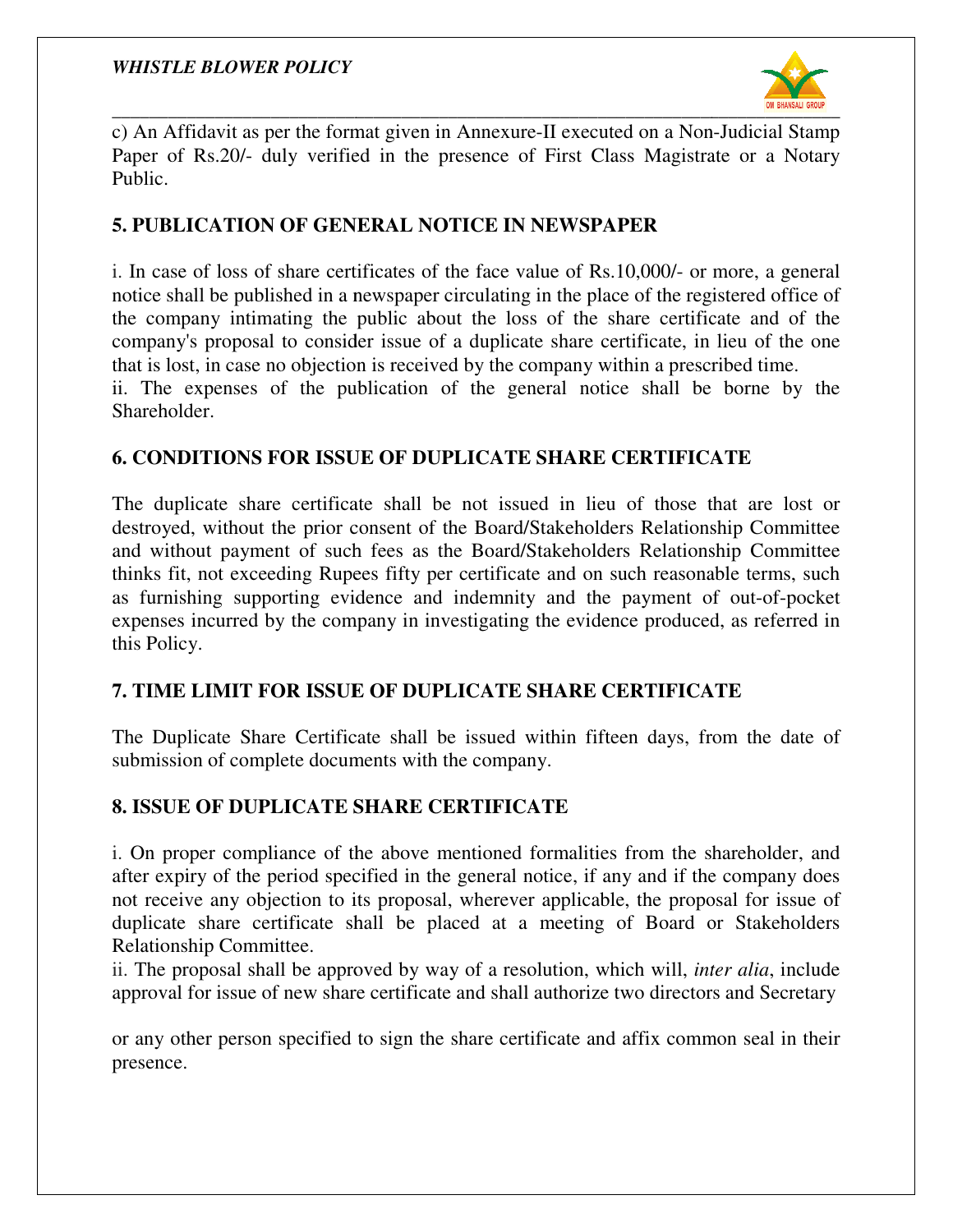

iii. The following words shall be written on the face of the duplicate share certificate "Duplicate issued in lieu of share certificate No..." and the word "Duplicate" will be "Duplicate issued in lieu of share certificate No..." and the word "Duplicate' stamped or printed prominently in bold letters on the face of the share certificate.

#### **9. REGISTER OF RENEWED & DUPLICATE SHARE CERTIFICATES OF CERTIFICATES**

i. Particulars of duplicate share certificates issued shall be entered in the Register of Renewed and Duplicate Share Certificates maintained in Form No.SH.2 as per Companies Act, 2013 and the rules made there under indicating the name of the person to whom it is issued, the number and date of the issue of the share certificate in lieu of which the new certificate is issued, and the necessary changes indicated in the Register of Members by suitable cross-references in the "Remarks" column. i. Particulars of duplicate share certificates issued shall be entered in the Register of Renewed and Duplicate Share Certificates maintained in Form No.SH.2 as per Companies Act, 2013 and the rules made there under indica words shall be written on the face of the duplicate share certificate<br>in lieu of share certificate No..." and the word "Duplicate" will be<br>prominently in bold letters on the face of the share certificate.<br>FRENEWED & DUPLIC

ii. The register shall be kept at the registered office of the company or at such other place where the Register of Members is kept and it shall be preserved permanently and shall be kept in the custody of the company secretary of the company or any other person authorized by the Board for the purpose.

iii. All the entries in the Register shall be authenticated by the Company Secretary or some other person duly authorized by the Board or the Committee of directors for the purpose of sealing and signing the share certificate.

#### **10. INTIMATION TO STOCK EXCHANGE 10. INTIMATION**

Intimation shall also be given to all stock exchanges where the shares of the company are listed regarding issue of duplicate share certificate and cancellation of old share certificate. shall to exchanges of issue of duplicate \*\*\*\*\*\*\*\*\*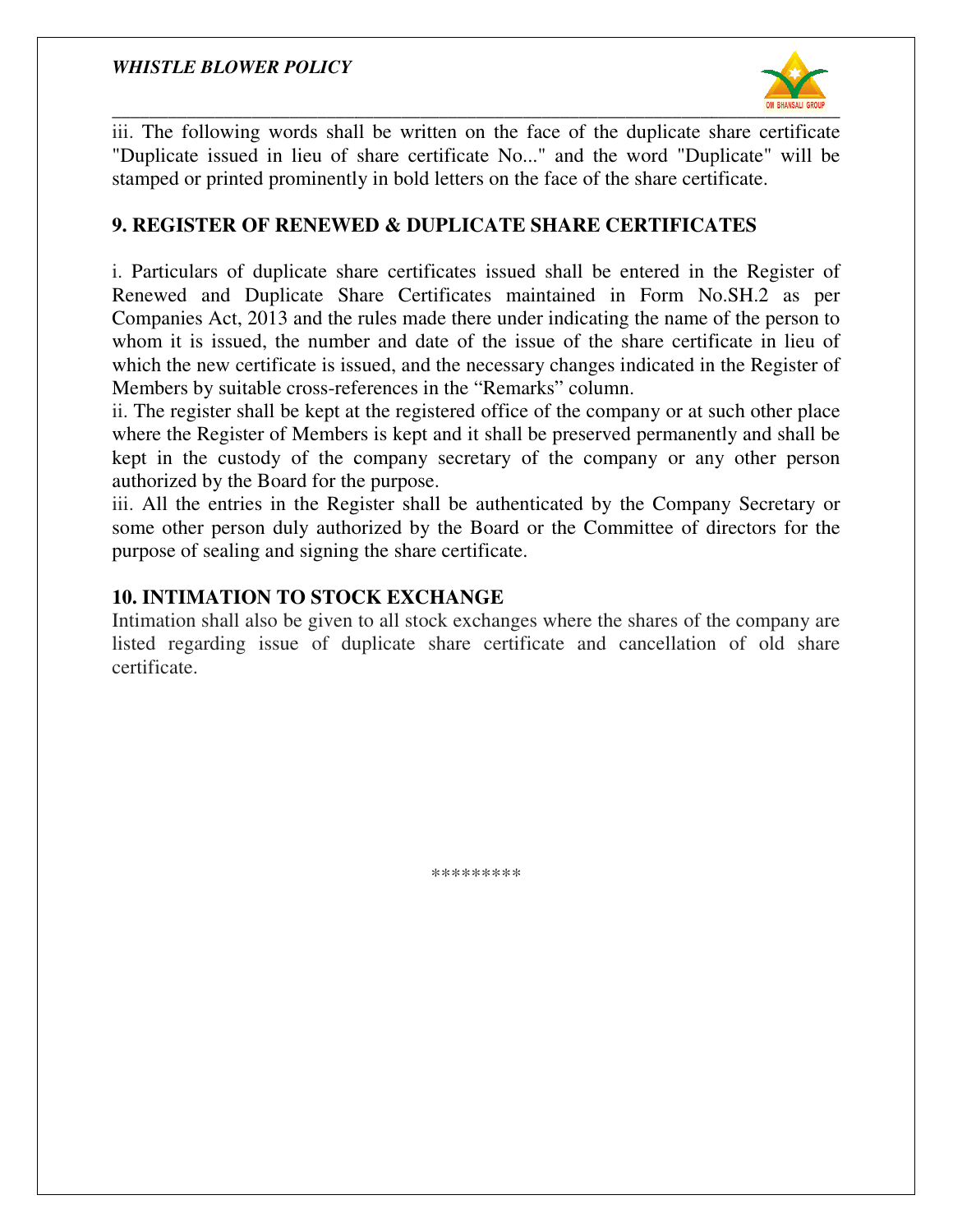

#### **INDEMNITY BOND**

(To be executed on a Non-Judicial Stamp Paper of Rs.100/-

**To SOMI CONVEYOR BELTINGS LIMITED, 4 F-15, "Oliver House", New Power House Road, Jodhpur-342001**

**Folio No. ..................**

|                                                                               | I held, <i>Inter alia </i> (Number) Equity Shares of the face value of Rs/- |  |  |
|-------------------------------------------------------------------------------|-----------------------------------------------------------------------------|--|--|
| (Rupees) each in <b>Somi Conveyor Beltings Limited,</b> as per details below: |                                                                             |  |  |
|                                                                               |                                                                             |  |  |

| <b>Share Certificate</b><br>No. (s) | <b>No. of Equity</b><br><b>Shares</b> | <b>Distinctive Nos.</b> |
|-------------------------------------|---------------------------------------|-------------------------|
|                                     |                                       |                         |

The Share Certificate(s) in respect of the said shares have been lost and they are not -------------------------------not in my possession. The said Share Certificate(s) was not accompanied by any bla  $\text{deed}(s)$  signed by me and that I have not, nor has any person by my order in any manner disposed of, parted with or, pledged the said certificate(s) or assigned my interest therein or any part thereof to any person. I am the sole and absolute owner of the shares covered by the said share certificate(s) and shall cause the same to be surrendered to the company, if and when the same is/are found. The Share Certificate(s) in respect of the said shares have been lost and they are not in<br>my possession. The said Share Certificate(s) was not accompanied by any blank transfer<br>deed(s) signed by me and that I have not, nor (To be executed on a Non-Judicial Stamp Paper of Rs.100/-)<br>
To<br>
To<br>
To<br>
SOMI CONVEYOR BELTINGS LIMITED,<br>
4 F-15, "Oliver House",<br>
New Power House",<br>
New Power House",<br>
Folio N.<br>
Jodhpur-342001<br>
Field, *Inter alia ........* blank transfer assigned my interest thereir<br>owner of the shares covered<br>surrendered to the company<br>ficate(s).<br>nify the Company and bind

I, therefore request to issue a duplicate of the said Share Certificate(s).

In consideration of the Company so doing, I do hereby indemnify the Company and bine myself, my heirs, executors and administrators to pay all claims, charges, costs, damage demands, expenses and losses, which the said Com myself, my heirs, executors and administrators to pay all claims, charges, costs, costs, damages, demands, expenses and losses, which the said Company, may sustain, incur or be liable for in consequence of having issued duplicate certificate(s) at my above said request.

The company may realize the said claims, charges, costs, damages, demands, demands, expenses and losses from me personally or my heirs, executors or administrators or my properties as the case may be.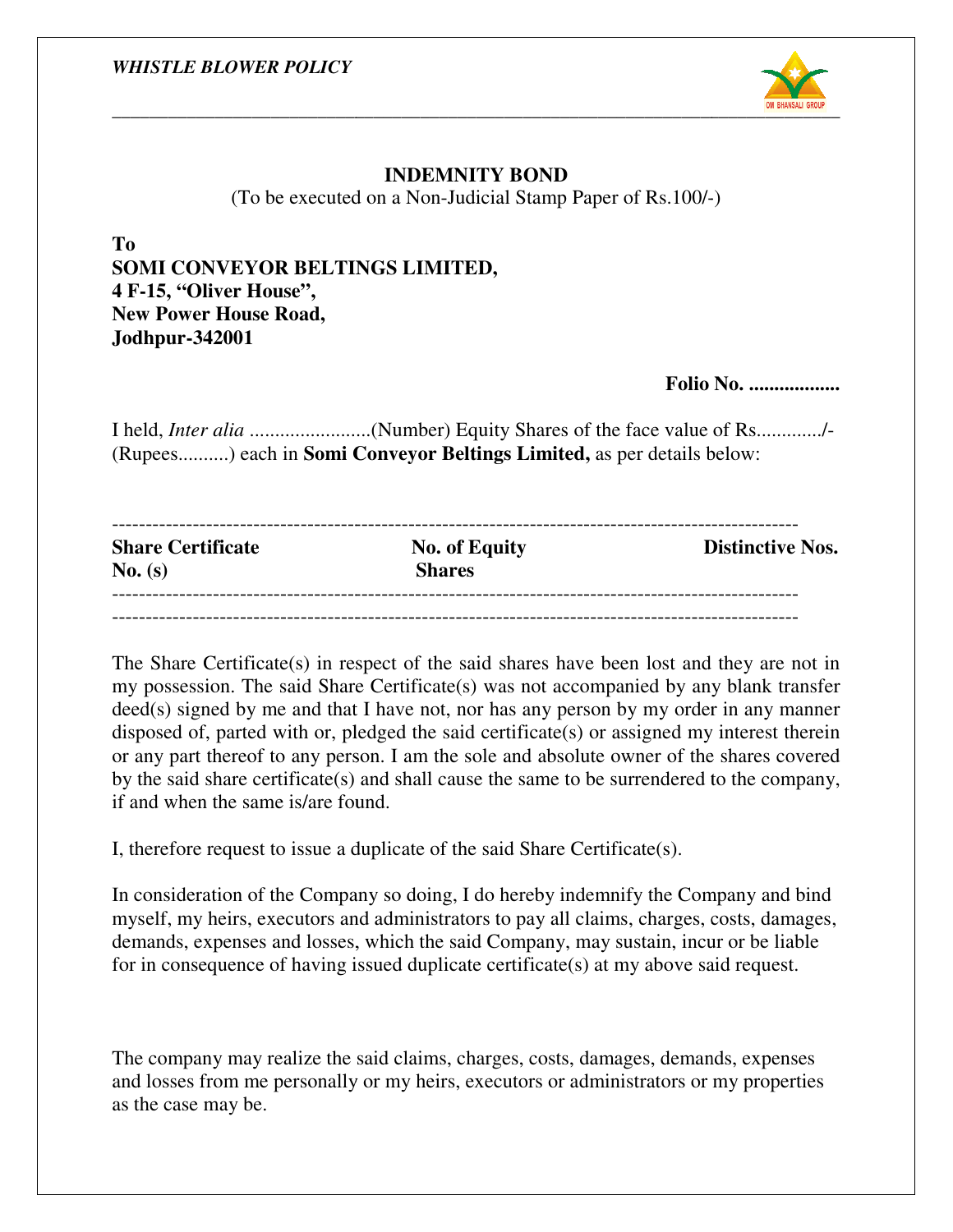#### *WHISTLE BLOWER POLICY*



## **IN WITNESS WHEREOF I** have signed this ............th day of ...................

Place:

#### **SIGNATURE**

**Witness No. 1**  Name in Block Letters: Full Address:

Signature:

**Witness No.2**  Name in Block Letters: Full Address:

Signature: